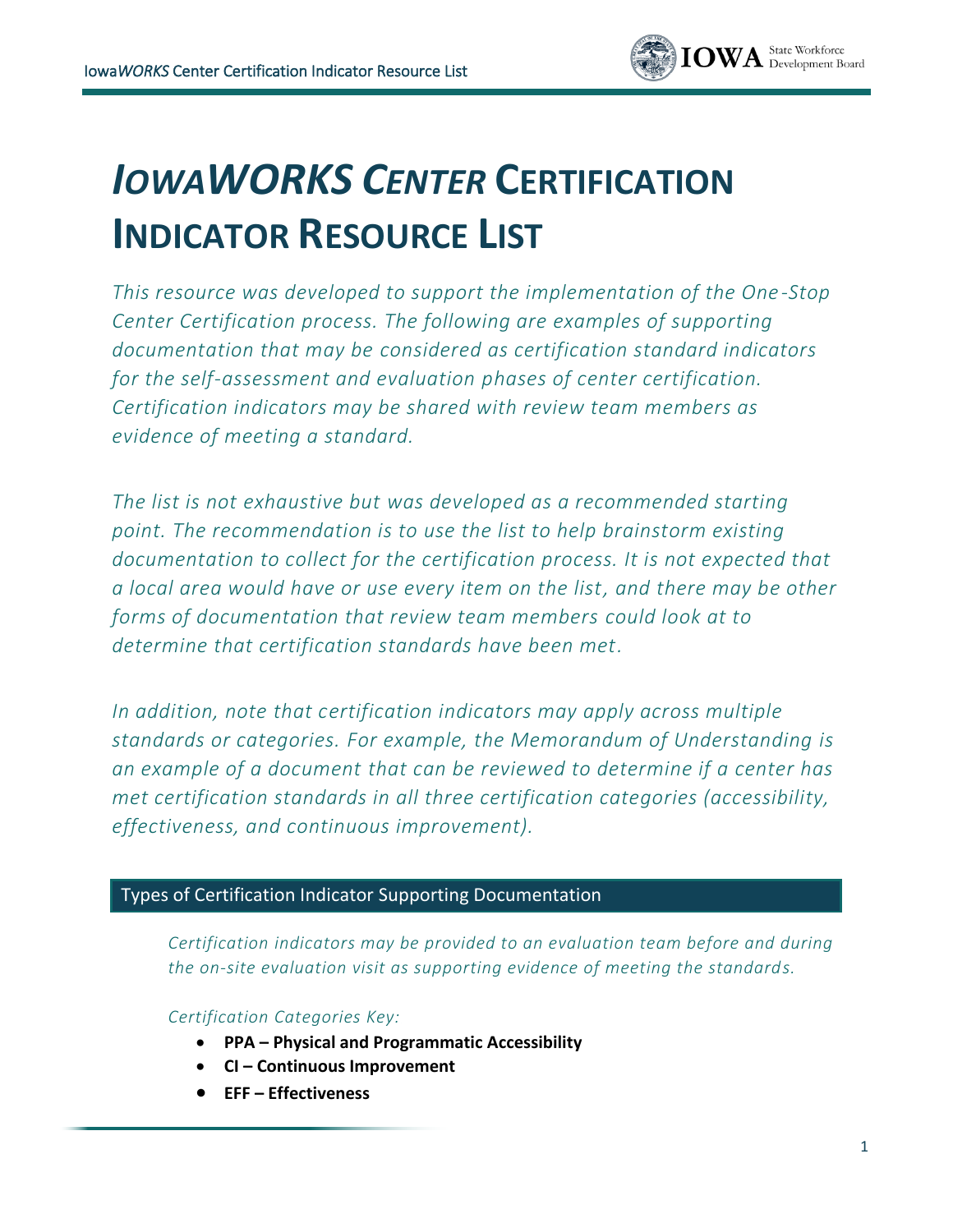

# *Local Area & Local Board Documents – including committee & working group documentation*

| <b>Sample Supporting Documentation</b>                                                                                                                                     | <b>PPA</b> | <b>EFF</b>                | <b>CI</b>    |
|----------------------------------------------------------------------------------------------------------------------------------------------------------------------------|------------|---------------------------|--------------|
| Monitoring documents to attest to Center's compliance with ADA standards.<br>May also include ADA compliance reviews and/or corrective action plans.                       | X          |                           |              |
| Disability Access Committee (DAC) meeting notes and/or reports                                                                                                             | X          |                           | X            |
| A written language access plan is being developed or updated to ensure that<br>LEP individuals have meaningful access as outlined by the appendix in 29 CFR<br>§ 38.9      | X          |                           |              |
| Documentation of consultation with the Disability Access Committee around<br>provision of assistive technology and aids and staff training on their use                    | X          |                           |              |
| Published local policies, procedures, or other guidance. May include<br>supporting documentation for meetings in which documents were<br>developed, reviewed, or approved. | X          | X                         | X            |
| Disability Access Committee and/or WINTAC integration continuum<br>materials                                                                                               | X          |                           | $\mathsf{X}$ |
| Center service delivery vision, mission, and/or values                                                                                                                     |            |                           | X            |
| Communication plan                                                                                                                                                         |            | $\boldsymbol{\mathsf{X}}$ |              |
| Local Plan                                                                                                                                                                 |            | $\boldsymbol{\mathsf{X}}$ |              |
| Board minutes, meeting notes                                                                                                                                               |            | X                         | X            |
| Customer-centered design work documents/materials                                                                                                                          |            |                           | X            |
| Documentation of business service team outreach to employers related to<br>competitive, integrated employment opportunities for candidates with<br>disabilities            | X          |                           |              |
| Written documentation of business services team and approach                                                                                                               |            | $\boldsymbol{\mathsf{X}}$ |              |
| Charter or another organizing documents from committees, subcommittees<br>or collaborative working groups                                                                  |            |                           | X            |

## *Center Operations*

Operational Vision, Guidance & Budget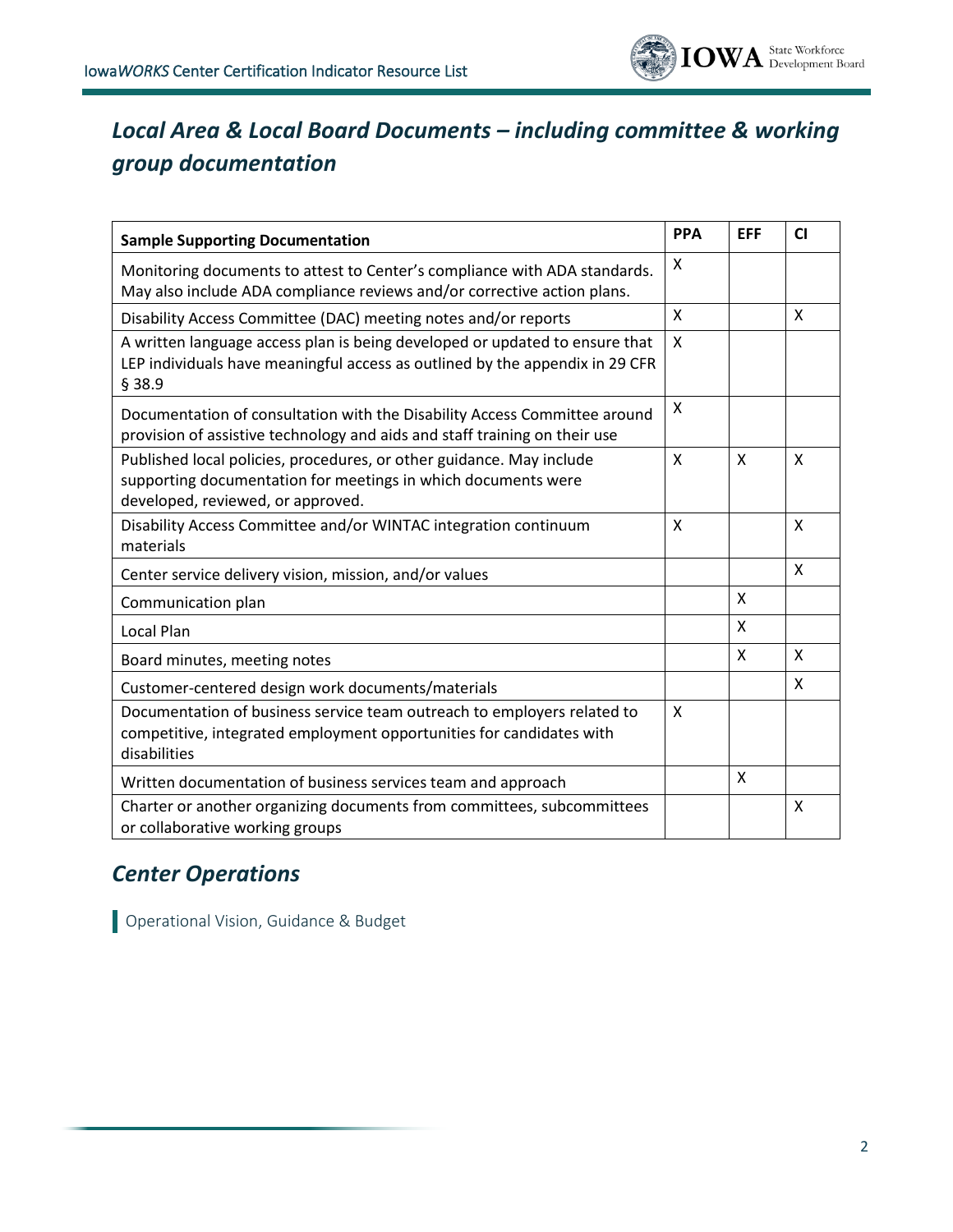

| <b>Sample Supporting Documentation</b>                                                                                                                                                                                                                                                                                                                                                      | <b>PPA</b>   | <b>EFF</b> | CI |
|---------------------------------------------------------------------------------------------------------------------------------------------------------------------------------------------------------------------------------------------------------------------------------------------------------------------------------------------------------------------------------------------|--------------|------------|----|
| Center operational plan. May include supporting documentation<br>of processes for reviewing and modifying center operational plan.                                                                                                                                                                                                                                                          | X            |            |    |
| Center service delivery process flow/guidance                                                                                                                                                                                                                                                                                                                                               | $\mathsf{X}$ |            |    |
| Memorandum of Understanding and/or supporting<br>documentation of customer access to partner services                                                                                                                                                                                                                                                                                       | $\sf X$      | X          | X  |
| Center organizational chart                                                                                                                                                                                                                                                                                                                                                                 |              | X          |    |
| Documentation of the Center's use of the Integrated Resource<br>Team model                                                                                                                                                                                                                                                                                                                  |              | X          |    |
| Floor plans/Center layout                                                                                                                                                                                                                                                                                                                                                                   |              | X          |    |
| Center physical space signage/labeling                                                                                                                                                                                                                                                                                                                                                      |              | X          |    |
| Center operating schedule                                                                                                                                                                                                                                                                                                                                                                   |              | X          |    |
| Center management team reports                                                                                                                                                                                                                                                                                                                                                              |              | X          |    |
| Center signage, Center staff identifiers (including nametags,<br>badges, email signatures, and voicemail greetings), and Center<br>promotional materials, educational materials, fliers, pamphlets,<br>social media posts, etc. reflect the IowaWORKS brand and<br>appropriate use of American Job Center branding, not solely the<br>branding of individual agencies, boards, or programs. |              | X          |    |
| <b>Standard Operating Procedures</b>                                                                                                                                                                                                                                                                                                                                                        |              | X          |    |
| Customer flow chart or similar document                                                                                                                                                                                                                                                                                                                                                     |              | X          |    |
| Organizational chart that outlines the functional teams and their<br>roles                                                                                                                                                                                                                                                                                                                  |              | X          |    |
| One-Stop operating budget that is reconciled in accordance with<br>policy and Infrastructure Funding Agreement that outlines costs<br>shared by partners                                                                                                                                                                                                                                    |              | X          |    |
| Assessment of Center design and physical space related to the<br>elements listed in the standard                                                                                                                                                                                                                                                                                            |              | X          |    |
| Process improvement documents                                                                                                                                                                                                                                                                                                                                                               |              |            | X  |

# Center Staff Documentation

| <b>Sample Supporting Documentation</b>                                                                                                                                          | <b>PPA</b> | EFF |   |
|---------------------------------------------------------------------------------------------------------------------------------------------------------------------------------|------------|-----|---|
| Staff training materials including agendas, sign-in sheets, training content,<br>and training schedules. May also include staff member training records<br>and/or certificates. | X          |     | Χ |
| Job descriptions, documents outlining job duties and/or professional<br>development plans                                                                                       | х          | X   |   |
| Staff review process, schedule, and/or sample files                                                                                                                             |            |     |   |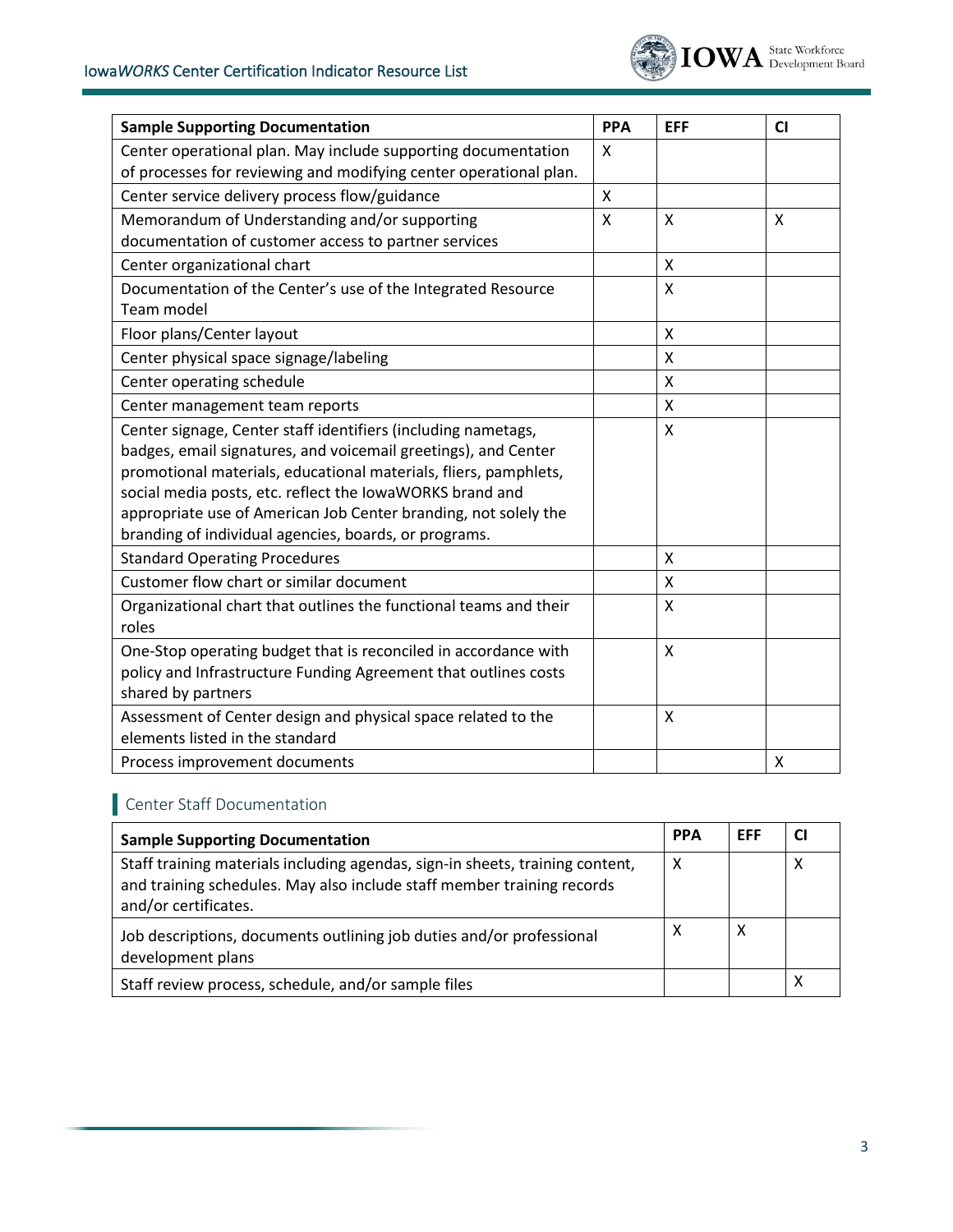

## Operational Materials and Resources

| <b>Sample Supporting Documentation</b>                                     | <b>PPA</b>   | <b>EFF</b> | CI |
|----------------------------------------------------------------------------|--------------|------------|----|
| Integrated information and marketing materials                             |              | X          |    |
| Vital information is 508c-compliant, as verified by a sample of            | X            |            |    |
| documents.                                                                 |              |            |    |
| Review and confirmation of available language assistance services.         | X            |            |    |
| May include vendor contracts or descriptions of services and sample        |              |            |    |
| documentation or demonstration of available services.                      |              |            |    |
| Review and confirmation of availability of limited literacy/"plain         | $\mathsf{x}$ |            |    |
| language"-format materials. May include vendor contracts or                |              |            |    |
| descriptions of services to create or modify content, processes for        |              |            |    |
| evaluating and editing materials for readability, sample of available      |              |            |    |
| materials.                                                                 |              |            |    |
| Review and confirmation of vital information available in translation      | $\mathsf{x}$ |            |    |
| or availability of staff assistance and/or online or other tools to assist |              |            |    |
| with translation needs as needed.                                          |              |            |    |
| Materials containing vital information that are produced by the            | X            |            |    |
| Center only in English include a "Babel notice" provided in the            |              |            |    |
| predominant languages, or likely to be encountered in the                  |              |            |    |
| community, that informs readers that the material contains vital           |              |            |    |
| information and explains how to access language services to have the       |              |            |    |
| contents of the communication provided in other languages.                 |              |            |    |
| Software programs meet the Web Content Accessibility Guidelines            | X            |            |    |
| 2.0, AA (WCAG) standards for accessibility - assurances provided in        |              |            |    |
| software licenses or vendor materials, verified through                    |              |            |    |
| demonstration, external review, etc.                                       |              |            |    |

#### Operational Data

| <b>Sample Supporting Documentation</b>                               | <b>PPA</b> | <b>EFF</b> | <b>CI</b> |
|----------------------------------------------------------------------|------------|------------|-----------|
| Data on the types of jobs the Center is referring individuals with   | X          |            |           |
| disabilities to and placing them in                                  |            |            |           |
| Customer satisfaction data (collected locally or at the state level) |            | X          | X         |
| including but not limited to survey results, data from customer      |            |            |           |
| interviews/focus groups, etc.                                        |            |            |           |
| Documentation of the center's review of and response to customer     |            | X          |           |
| feedback gathered through surveys, interviews or focus groups,       |            |            |           |
| customer suggestions, VOS greeter, etc.                              |            |            |           |
| Documentation of the center's review of demographic and/or other     |            | X          |           |
| available data                                                       |            |            |           |
| Evidence of data analysis including but not limited to synthesis     |            |            | X         |
| reports, presentations, meeting agendas and minutes where analysis   |            |            |           |
| was discussed or presented                                           |            |            |           |
| Analysis of performance data/reports                                 |            |            | X         |